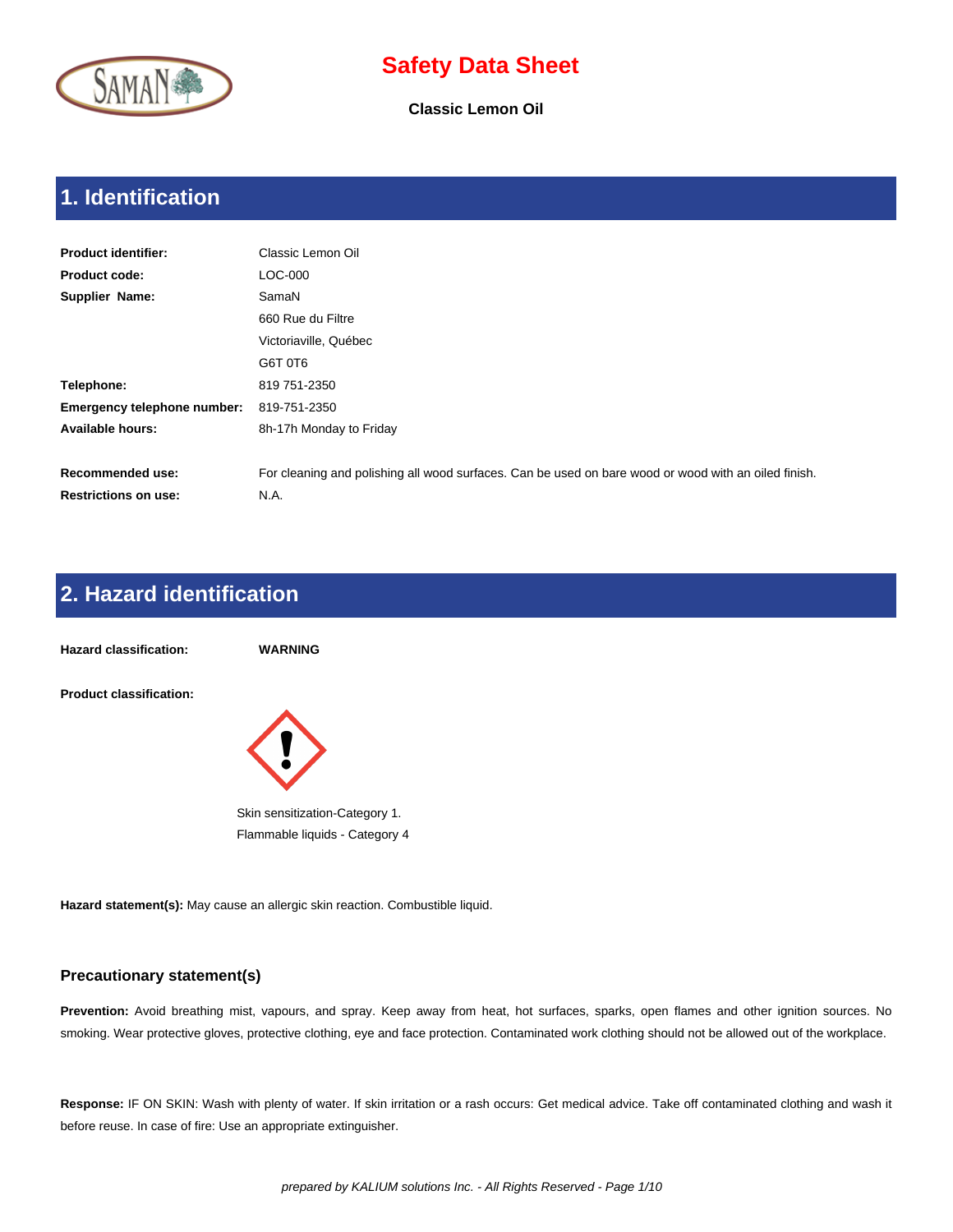

**Classic Lemon Oil**

**Storage:** Store in a well ventilated place.

**Disposal:** Dispose of contents/container in accordance with local, regional, national and/or international regulations in force.

**Other hazards:** No other effects shown.

See toxicological information, section 11

#### **3. Composition/Information on ingredients**

| No | ົAS No    | synonyms<br>Common name and | (W/W)<br>:oncentration<br>ິ |
|----|-----------|-----------------------------|-----------------------------|
|    | 8008-56-8 | Citrus<br>; lemon oil       | 5.00%                       |

#### **4. First-aid measures**

 **If swallowed, irritation, any type of overexposure or symptoms of overexposure occur during use of the product or persists after use, immediately contact a POISON CENTER, an EMERGENCY ROOM or a PHYSICIAN; ensure that the product safety data sheet is available.**

**Eye contact:** Check for and remove any contact lenses. Immediately flush eyes with plenty of water for at least 15 minutes, occasionally lifting the upper and lower eyelids. Get medical attention immediately.

Skin contact: In case of contact, immediately flush skin with plenty of water for at least 15 minutes while removing contaminated clothing and shoes. Wash clothing before reuse. Clean shoes thoroughly before reuse. Get medical attention immediately.

**Inhalation:** Move exposed person to fresh air. If not breathing, if breathing is irregular or if respiratory arrest occurs, provide artificial respiration or oxygen by trained personnel. Loosen tight clothing such as a collar, tie, belt or waistband. Get medical attention immediately.

**Ingestion:** Wash out mouth with water. Do not induce vomiting unless directed to do so by medical personnel. Never give anything by mouth to an unconscious person. Get medical attention immediately.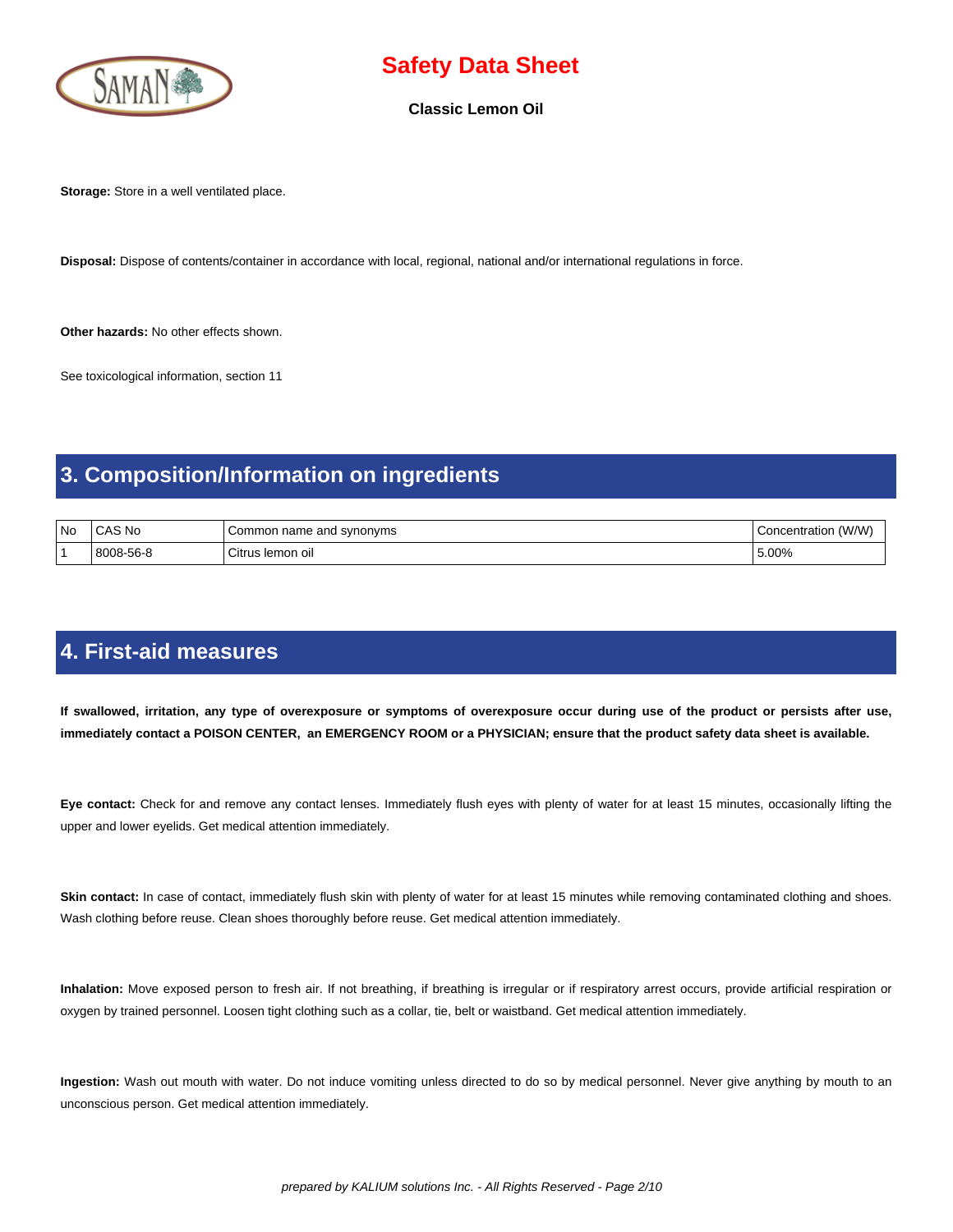

#### **Classic Lemon Oil**

**Symptoms:** Diarrhea. Skin hypersensitivity. Skin itching, redness of eyes and skin.

**Effects (acute or delayed):** Laxative effect, if ingested in large quantities. May cause skin sensitization. May cause eyes and skin irritation.

**Immediate medical attention and special treatment:** No specific treatment. Treat symptomatically. Contact poison treatment specialist immediately if large quantities have been ingested or inhaled.

## **5. Fire-fighting measures**

**Suitable extinguishing media:** Use dry chemical, CO<sub>2</sub>, water spray (fog) or foam.

**Unsuitable extinguishing media:** Jets of water can facilitate the spread of fire.

**Specific hazards arising from the hazardous product:** Combustible. If heated, vapors may form explosive mixtures with air. The vapors are heavier than air and may travel to an ignition source.

**Hazardous combustion products:** Carbon monoxide and dioxide.

**Special protective equipment and precautions for fire-fighters:** Fire-fighters should wear appropriate protective equipment and self-contained breathing apparatus (SCBA) with a full face-piece operated in positive pressure mode.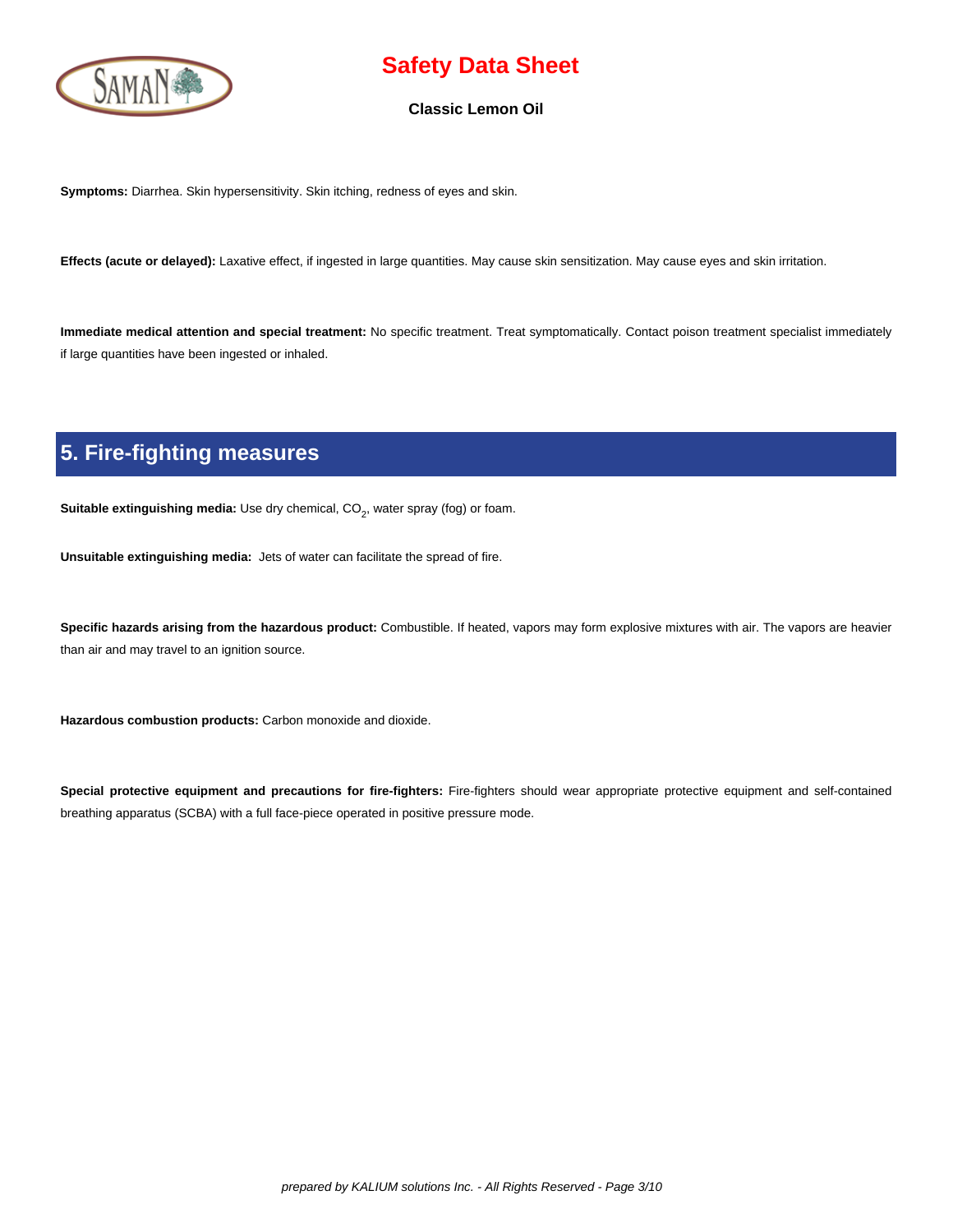

**Classic Lemon Oil**

#### **6. Accidental release measures**

Personal precautions: No action shall be taken involving any personal risk or without suitable training. Evacuate surrounding areas. Keep unnecessary and unprotected personnel from entering. Do not touch or walk through spilled material. Shut off all ignition sources. No flares, smoking or flames in hazard area. Avoid breathing vapor or mist. Provide adequate ventilation. Wear appropriate respirator when ventilation is inadequate. Put on appropriate personal protective equipment (see Section 8).

**Protective equipment and emergency procedures:** Avoid dispersal of spilled material and runoff and contact with soil, waterways, drains and sewers. Inform the relevant authorities if the product has caused environmental pollution (sewers, waterways, soil or air).

**Methods and materials for containment and cleaning up:** Stop leak if without risk. Move containers from spill area. Dilute with water and mop up if water-soluble. Alternatively, or if water-insoluble, absorb with an inert dry material and place in an appropriate waste disposal container. Use spark-proof tools and explosionproof equipment. Dispose of via a licensed waste disposal contractor.

#### **7. Handling and storage**

**Precautions for safe handling:** Put on appropriate personal protective equipment (see Section 8). Eating, drinking and smoking should be prohibited in areas where this material is handled, stored and processed. Workers should wash hands and face before eating, drinking and smoking. Remove contaminated clothing and protective equipment before entering eating areas. Avoid exposure - obtain special instructions before use. Avoid contact with eyes, skin and clothing. Do not ingest. Avoid breathing vapor or mist. Use only with adequate ventilation. Wear appropriate respirator when ventilation is inadequate. Do not enter storage areas and confined spaces unless adequately ventilated. Keep in the original container or an approved alternative made from a compatible material, kept tightly closed when not in use. Empty containers retain product residue and can be hazardous. Do not reuse container.

**Conditions for safe storage:** Store in accordance with local regulations. Store in a segregated and approved area. Store in original container protected from direct sunlight in a dry, cool and well-ventilated area, away from incompatible materials (see section 10) and food and drink. Keep container tightly closed and sealed until ready for use. Containers that have been opened must be carefully resealed and kept upright to prevent leakage. Do not store in unlabeled containers. Use appropriate containment to avoid environmental contamination.

**Incompatibility:** Strong oxidizing agents. Bases and acids.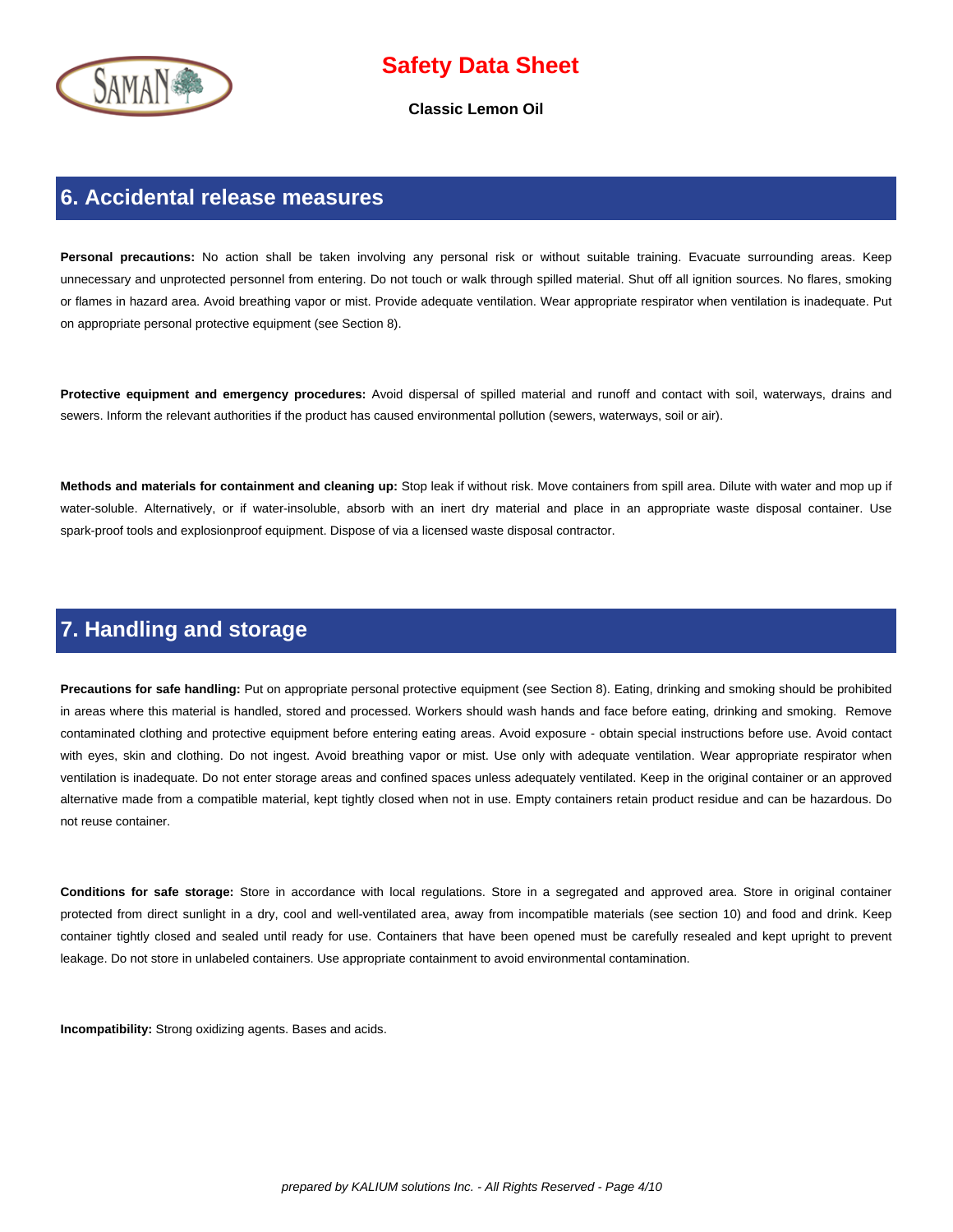

**Classic Lemon Oil**

#### **8. Exposure controls/Personal protection**

| No ICAS No | Common name and synonyms | IDHL mg/m3    | $\mathsf{TWA}\mathsf{mq}/\mathsf{m}3$ | STEL mg/m3      | $C EIL$ mg/m3   |
|------------|--------------------------|---------------|---------------------------------------|-----------------|-----------------|
| 8008-56-8  | l Citrus Iemon oil       | Not available | Not available                         | l Not available | l Not available |

IDHL: Immediately Dangerous to Life or Health Concentrations TWA : Time Weighted Average STEL: Short -Term Exposure Limit CEIL: Ceiling Limit

**Appropriate engineering controls:** Use only with adequate ventilation. Use process enclosures, local exhaust ventilation or other engineering controls to keep worker exposure to airborne contaminants below any recommended or statutory limits. The engineering controls also need to keep gas, vapor or dust concentrations below any lower explosive limits. Use explosion-proof ventilation equipment.

**Individual protection measures:** Wash hands, forearms and face thoroughly after handling chemical products, before eating, smoking and using the lavatory and at the end of the working period. Appropriate techniques should be used to remove potentially contaminated clothing. Wash contaminated clothing before reusing. Ensure that eyewash stations and safety showers are close to the workstation location.

**Eyes:** DO NOT WEAR CONTACT LENSES Wear anti-splash safety goggles.

**Hands:** Chemical-resistant, impervious gloves complying with an approved standard should be worn at all times when handling chemical products if a risk assessment indicates this is necessary. Considering the parameters specified by the glove manufacturer, check during use that the gloves are still retaining their protective properties.

**Respiratory:** If workers are exposed to concentrations above the exposure limit, they must use appropriate, certified respirators. Use a properly fitted, air-purifying or air-fed respirator complying with an approved standard if a risk assessment indicates this is necessary. Respirator selection must be based on known or anticipated exposure levels, the hazards of the product and the safe working limits of the selected respirator.

**Others:** Wear protective clothing with long sleeves and appropriate safety shoes at all times.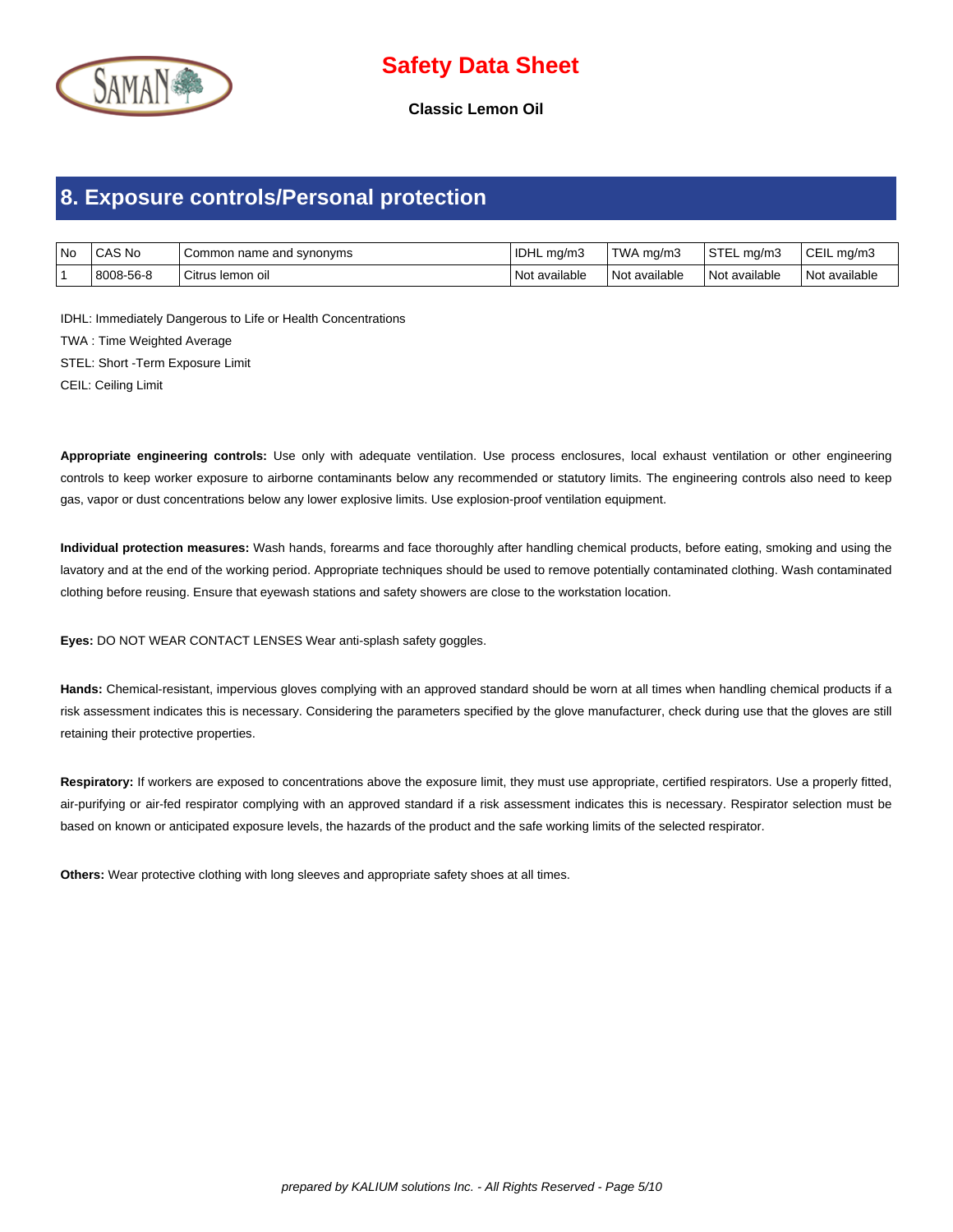



**Classic Lemon Oil**

#### **9. Physical and chemical properties**

**Physical state:** Liquid **Colour:** Colorless **Odour:** Lemon **Odour threshold:** Not available **pH:** Not applicable **Melting/Freezing point:** Not available **Initial boiling point/boiling range:** >180°C (356°F) **Flash point:** 90°C (194°F) Closed cup **Lower flammable/explosive limit:** Not available **Upper flammable/explosive limit:** Not available **Auto-ignition temperature:** >235°C (455°F) **Evaporation rate:** Not available **Vapour pressure:** Not available **Vapour density:** > 1 (air=1) **Relative density:** 0,871 kg/L à 20 °C (water = 1) **Solubility in water:** Insoluble **Partition coefficient - n-octanol/water:** Not available **Decomposition temperature:** Not available Kinematic viscosity: >20,5 mm<sup>2</sup>/s (à 40 °C)

#### **10. Stability and reactivity**

**Reactivity:** Stable under recommended conditions of storage and handling.

**Chemical stability:** The product is chemically stable under normal conditions of use.

**Possibility of hazardous reactions:** No dangerous or polymerization reactions will not occur under normal conditions of use. Danger of explosion when heated.

**Conditions to avoid:** Keep away from sources of ignition, open flames and sparks, Keep away from incompatible products.

**Incompatible materials:** None known.

**Hazardous decomposition products:** Carbon monoxide and dioxide.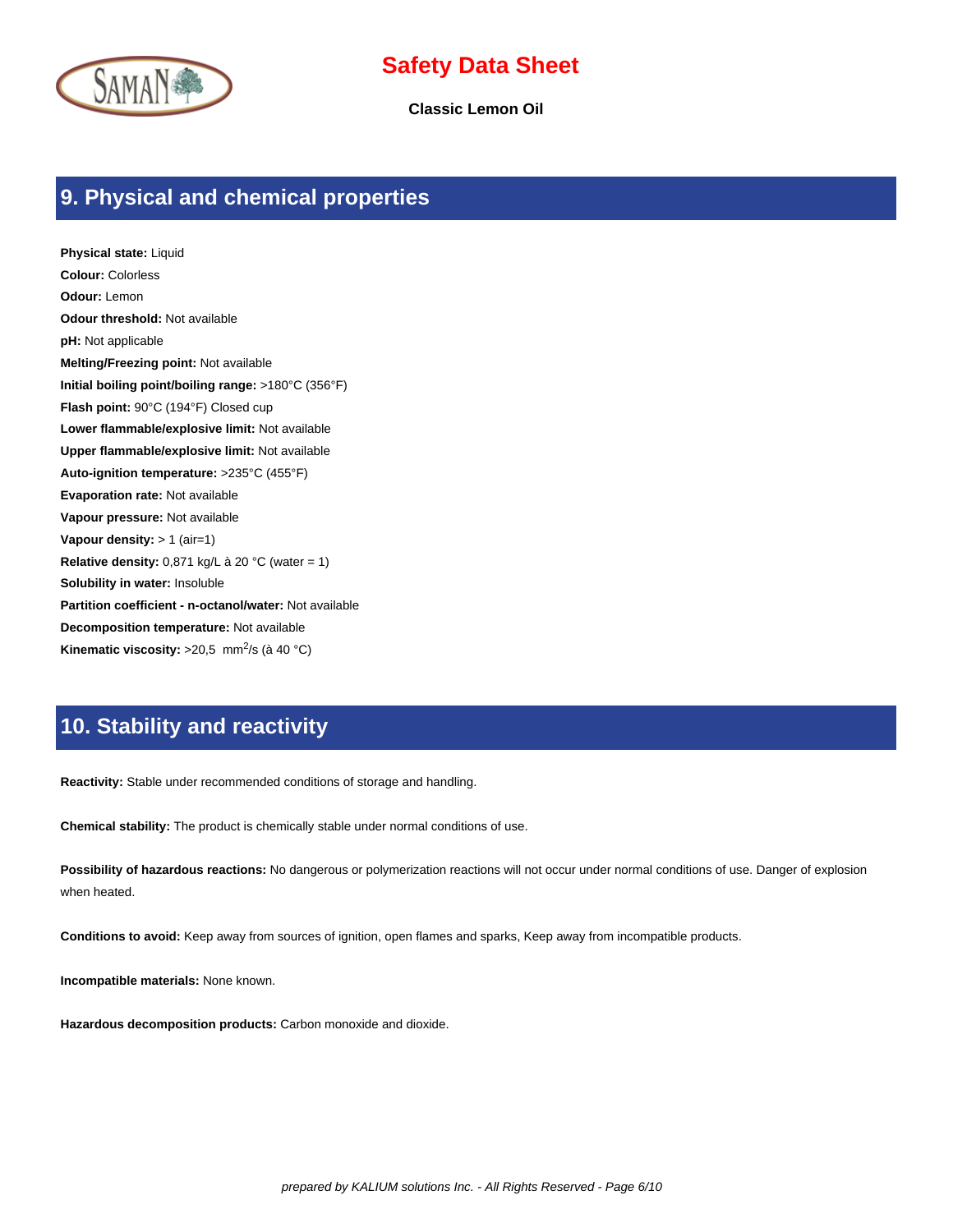

**Classic Lemon Oil**

## **11. Toxicological information**

| <b>No</b> | CAS No    | Common name and synonyms | $(1)$ LD | (2) LD | $(3)$ LD | $(4)$ LC   | $(5)$ LC  | $(6)$ LC   |
|-----------|-----------|--------------------------|----------|--------|----------|------------|-----------|------------|
|           |           |                          | oral     | skin   | skin     | gases      | I vapours | dusts-mist |
|           | 8008-56-8 | Citrus lemon oil         | 2840     | >5000  | >5000    | Not        | >20.00    | >5,00      |
|           |           |                          |          |        |          | applicable |           |            |

(1)  $LD_{50}$  oral mg/kg

(2)  $LD_{50}$  skin mg/kg

(3)  $LD_{50}$  skin mg/kg

(4)  $LC_{50}$  inhalation ppmV 4h gases

(5)  $LC_{50}$  inhalation mg/l 4h vapours

(6)  $LC_{50}$  inhalation mg/l 4h dusts-mist

**Routes of exposure:** This product is absorbed through the respiratory tract and by the digestive tract.

**Symptoms:** Diarrhea. Skin hypersensitivity. Skin itching, redness of eyes and skin.

**Delayed and immediate effects:** Laxative effect, if ingested in large quantities. May cause skin sensitization. May cause eyes and skin irritation.

| l No | CAS No    | I Common name and synonyms | <b>IARC</b> | <b>ACGIH</b> | l Mutagenicitv   | Effect on        |
|------|-----------|----------------------------|-------------|--------------|------------------|------------------|
|      |           |                            |             |              |                  | l reproduction   |
|      | 8008-56-8 | Citrus lemon oil           |             | A5           | l Not available. | l Not available. |

#### **Cancer classification under IARC (International Agency for Research on Cancer)**

Group 1: carcinogenic to humans.

Group 2A: probably carcinogenic to humans.

Group 2B: possibly carcinogenic to humans.

Group 3: not classifiable as to its carcinogenicity to humans.

Group 4: probably not carcinogenic to humans.

#### **Cancer classification under ACGIH (American Conference of Governmental Industrial Hygienists)**

Group A1: confirmed human carcinogen.

Group A2: suspected human carcinogen.

Group A3: confirmed animal carcinogen with unknown relevance to humans.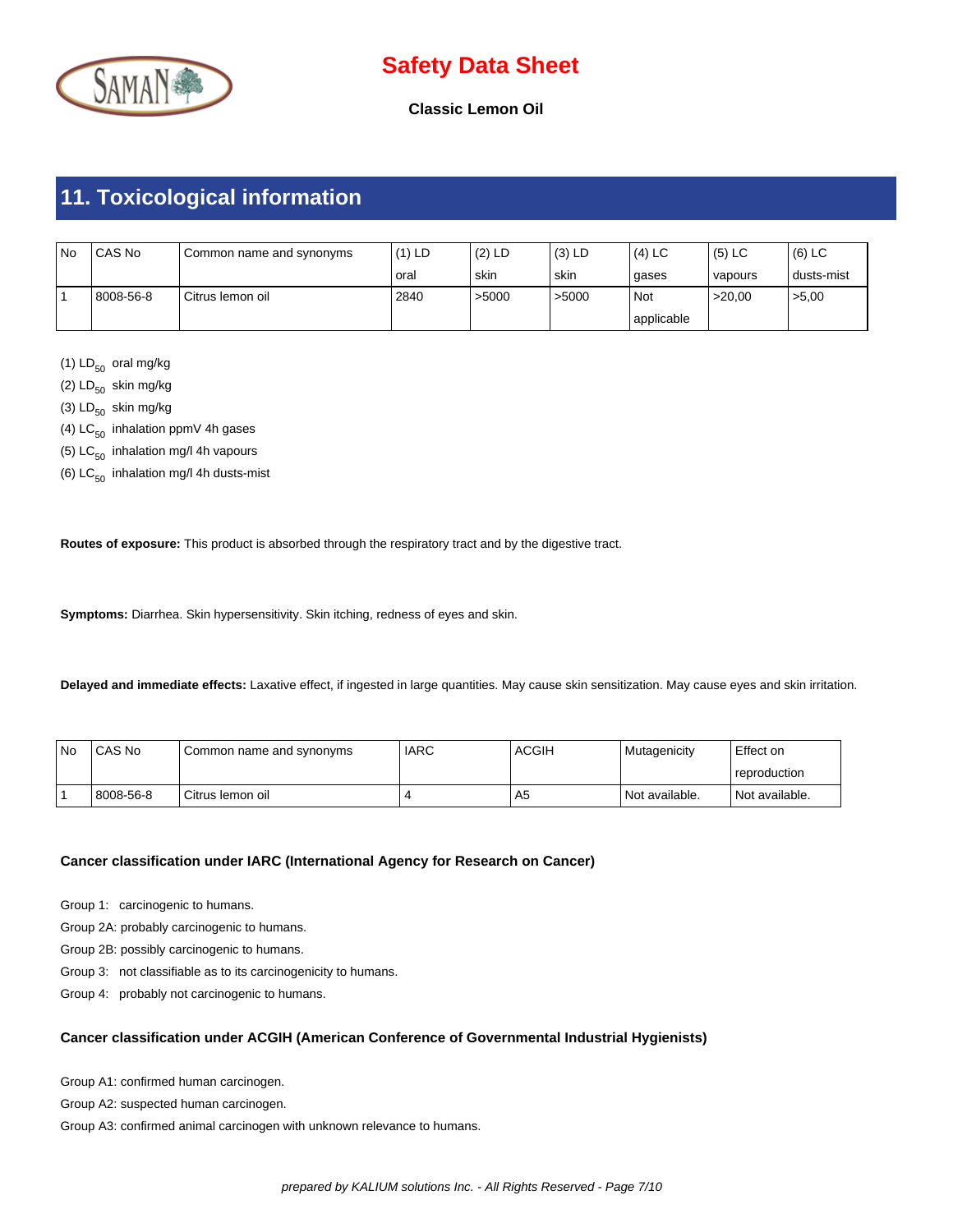

**Classic Lemon Oil**

Group A4: not classifiable as a human carcinogen. Group A5: not suspected as a human carcinogen.

## **12. Ecological information**

| <b>No</b> | CAS No    | Common name and synonyms | %    | Persistent       | Bio-accumulation  | Aquatic           |
|-----------|-----------|--------------------------|------|------------------|-------------------|-------------------|
|           |           |                          |      |                  |                   | ecotoxicity       |
|           | 8008-56-8 | Citrus lemon oil         | 5.00 | Uncertain        | Uncertain         | <b>No</b>         |
|           |           |                          |      |                  |                   |                   |
| <b>No</b> | CAS No    | Common name and synonyms | %    | Ecotoxicity for  | Ecotoxicity for   | Environnemental   |
|           |           |                          |      | aquatic          | aquatic           | effects           |
|           |           |                          |      | organisims-Short | organisims-Long   |                   |
|           |           |                          |      | term             | term              |                   |
|           | 8008-56-8 | Citrus lemon oil         | 5.00 | Very toxic to    | Very toxic to     | No known          |
|           |           |                          |      | aquatic life.    | aquatic life with | adverse effect to |
|           |           |                          |      |                  | long lasting      | the environment.  |
|           |           |                          |      |                  | effects.          |                   |

#### **13. Disposal considerations**

**Methods of disposal:** The generation of waste should be avoided or minimized wherever possible. Dispose of surplus and non-recyclable products via a licensed waste disposal contractor. Disposal of this product, solutions and any by-products should at all times comply with the requirements of environmental protection and waste disposal legislation and any regional local authority requirements. Empty containers or liners may retain some product residues. Vapor from product residues may create a highly flammable or explosive atmosphere inside the container. Do not cut, weld or grind used containers unless they have been cleaned thoroughly internally.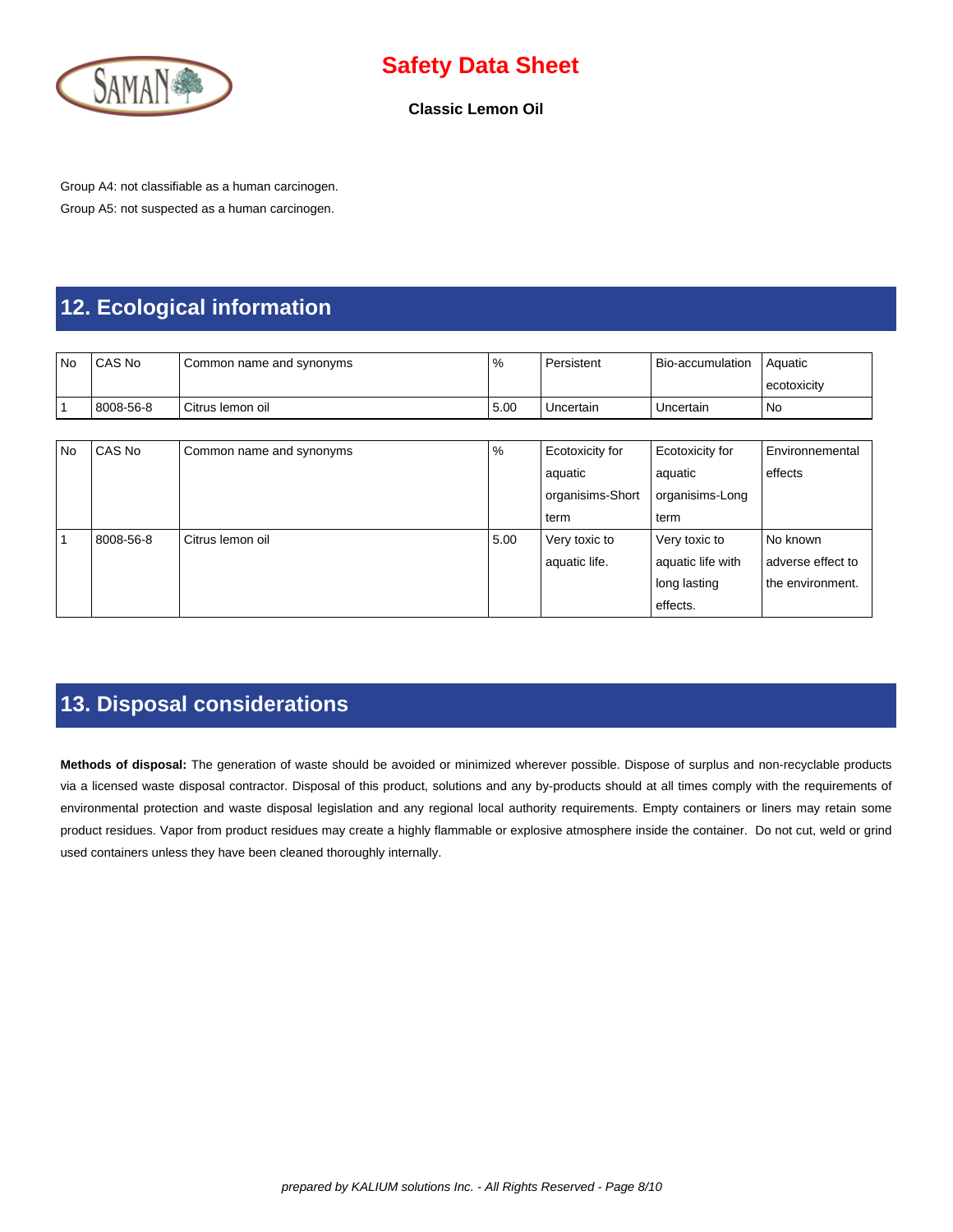

**Classic Lemon Oil**

# **14. Transport information**

|                            | <b>TDG</b>    | <b>DOT</b>    | <b>IMDG</b>   | <b>IATA</b>   |
|----------------------------|---------------|---------------|---------------|---------------|
| l UN number                |               |               |               |               |
| Proper shipping name       | Not regulated | Not regulated | Not regulated | Not regulated |
| Transport hazard class(es) |               |               |               |               |
| Packing group              |               |               |               |               |

#### **Other information**

**Marine pollutant:** No

**IMDG:** Not applicable

**Exemption for limited quantity:** Not applicable

**Special precautions:** Not applicable

**Others exemptions:** Not applicable

## **15. Regulatory information**

#### **Canada**

| No | CAS No    | l svnonvms<br>name<br>ommon<br>and | $\%$ | ne<br>⊔ບ∟                | 'NDSL | <b>NPRI</b>              |
|----|-----------|------------------------------------|------|--------------------------|-------|--------------------------|
|    | 8008-56-8 | Citrus lemon oil                   | 5.00 | $\overline{\phantom{a}}$ |       | $\overline{\phantom{a}}$ |

#### **United-States**

| No | CAS No    | name and svnonvms<br>Common | $\frac{9}{6}$ | <b>TSCA</b> | PROP-65 | <b>Right to Know</b> |
|----|-----------|-----------------------------|---------------|-------------|---------|----------------------|
|    | 8008-56-8 | Citrus lemon oil            | 5.00          | $\sqrt{ }$  |         |                      |

All ingredients are listed on the EINECS or in compliance with the inventory.

The customer is responsible for determining the PPE (personal protection equipment) code for this material.

The classification of the product and the SDS were developped in accordance with HPR.